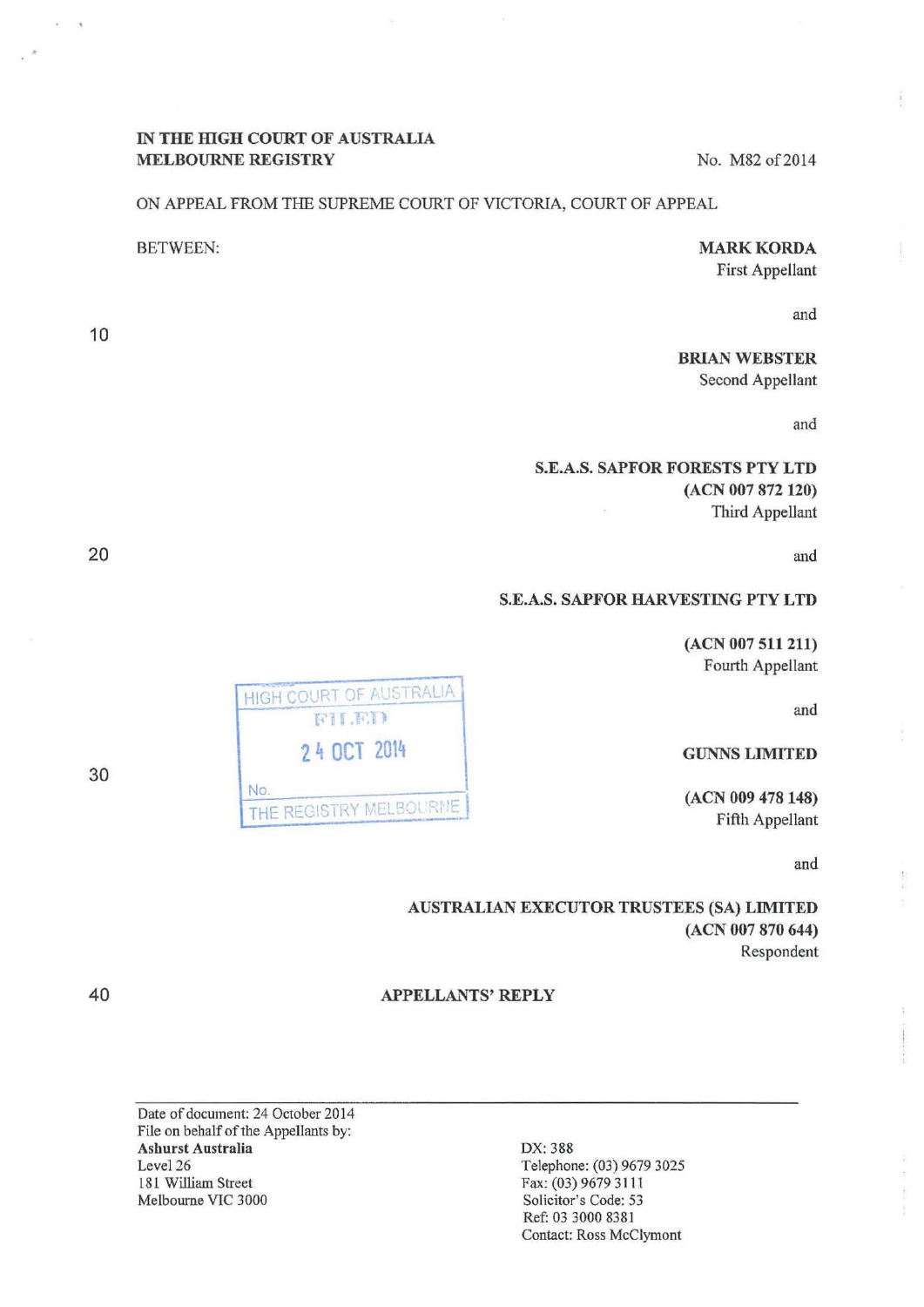#### **Part 1: Certification**

1. These submissions are in a form suitable for publication on the internet.

### Part **II**: Reply

A. The Language in the Relevant Documents

- 2. The Respondent identifies "five ways" in which the intention to create a trust<sup>1</sup> is manifested.<sup>2</sup> Reliance on those matters is misplaced for the following reasons.
- 3. The covenantholders' entitlement was not to a "portion of the *actual* timber and land sale proceeds".3 As Robson AJA observed, the covenantholders merely had a contractual right to a numerical proportion of the output from a much greater area of land than was referable to their particular covenant.<sup>4</sup>
- 4. The express reference to the covenantholders' interest being to a payment in respect of the "value" of the land<sup>5</sup> is not an "infelicity in drafting."<sup>6</sup> The reference to the land value payment in clauses 27 and 29 of the Trust Deed cannot be elevated into a beneficial interest in the land by reliance on phrases such as "Land Interest" in the Prospectuses. The "Land Interest" is described in the 1984 Prospectus<sup>7</sup> as being an entitlement to the distribution of the value ascertained by the Independent Valuer- a description entirely consistent with the nature of the right conferred by clause 27 of the Trust Deed and clause 6 of the covenant. As Robson AJA noted, "all the relevant documents addressed the value of land and not the land itself".<sup>8</sup> Whilst the Respondent relies heavily on language in the 1984 Prospectus such as "INCLUDES LAND INTEREST",<sup>9</sup> it fails to explain how that reference creates an expanded trust to include the land, particularly in circumstances where the 1980 Prospectus makes no such reference to a land interest and under the 1977, 1978 and 1981 planting years the covenantholders were not offered a payment in respect of the value of land.<sup>10</sup>
- 5. Clause 8 of the Tripartite Deed does not "oblige" the Forest Company and Milling Company to treat funds received by them separately to other funds.<sup>11</sup> The clause facilitated the performance of the Respondent's obligations under the Trust Deed and the Forest Company's obligation under the applicable statutory regime. The Respondent (as trustee) was required to open a bank account for the covenantholders of each planting year for the purpose of holding the net proceeds.<sup>12</sup> The Forest Company, as a "management company" was obliged by the statutory regime to "keep a register of the holders of interests under the

30

20

<sup>&</sup>lt;sup>1</sup> Respondent's Outline of Submissions at [11] to [34]. Emphasis Added.  $\mathbb{Z}$ ,<br>
<sup>2</sup> Respondent's Outline of Submissions at [11] to [34].<br>
<sup>3</sup> Cf. Respondent's Outline of Submissions at [16]. Contrary to the Respondent an accurate description of the entitlement of covenantholders under clause 27 of the Trust Deed. Nor is the Respondent's description of the convenantholder's entitlement as being "95%... of the timber apportionable" accurate (Respondent's Outline of Submissions at [28]). The entitlement is to the "net proceeds of the timber" – see clause 1 o See Korda & Ors v Australian Executor Trustees (SA) Limited [2014] VSCA 65 at [283] and [271] per Robson AJA.

See also Clause 1 of the covenant at pp.7 and 10 of the 1984 Prospectus.<br>
<sup>5</sup> Clause 27 of the Trust Deed.<br>
<sup>6</sup> Respondent's Outline of Submissions at [18].<br>
<sup>7</sup> See p.4 of the 1984 Prospectus.<br>
<sup>8</sup> See Korda & Ors v Austr

<sup>&</sup>lt;sup>10</sup> See *Korda & Ors v Australian Executor Trustees (SA) Limited* [2014] VSCA 65 at [267]-[268] and [273]-[276] per Robson AJA.

<sup>&</sup>lt;sup>11</sup> Cf Respondent's Outline of Submissions at [23]. <sup>12</sup> Trust Deed clause 20(A)(b).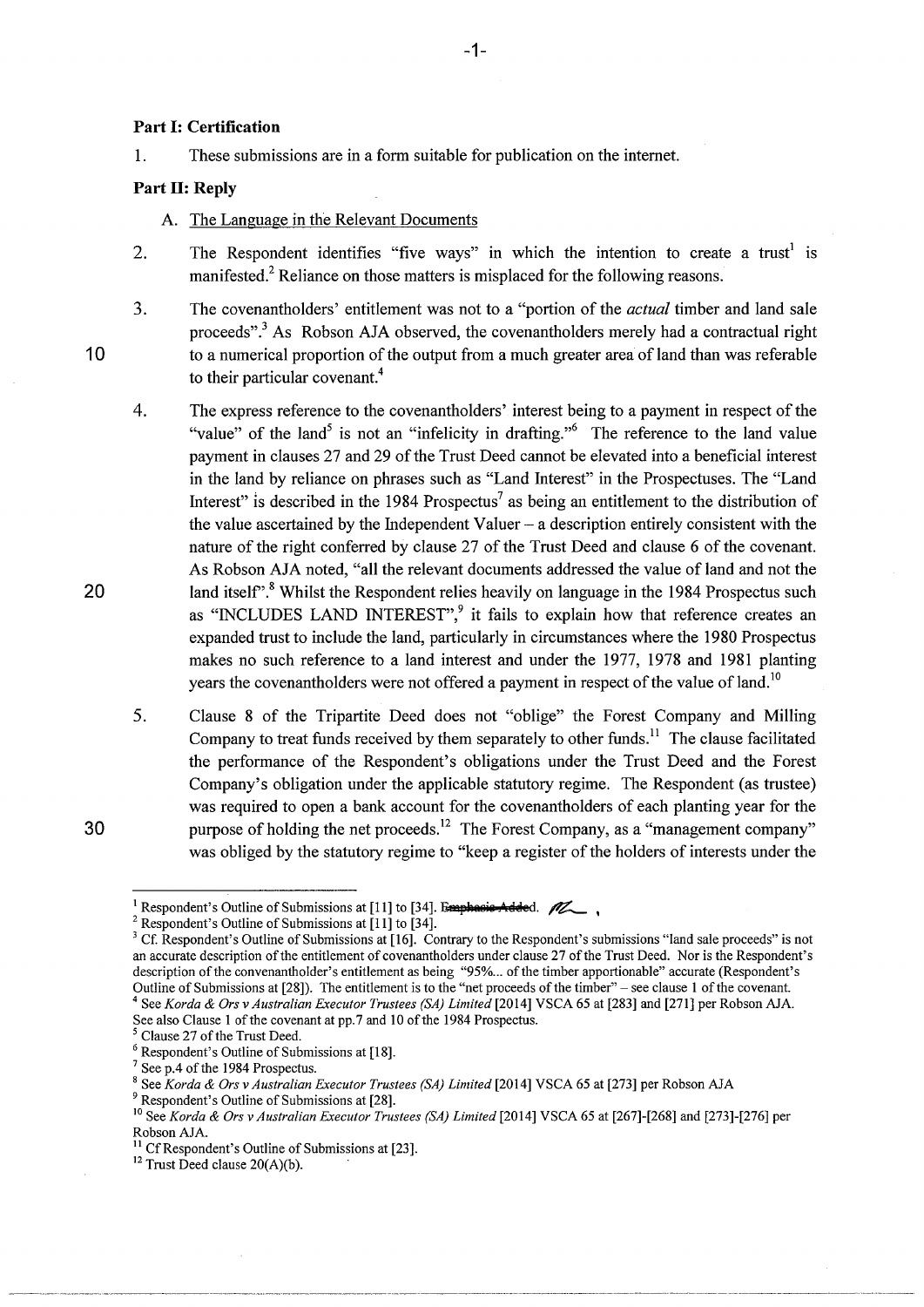deed and enter therein....(b) the extent of the holding of each [covenant]holder.<sup>313</sup> The existence of an obligation on the part of the Milling Company to keep books and records identifying the entitlements of each class of covenantholders merely enabled the Respondent and the Forest Company to perform their obligations.

- 6. Clauses 9 to lOA of the Tripartite Agreement impose no obligation on the Milling Company to keep the "actual" sale proceeds in a separate account or "intact as a fund".<sup>14</sup> The use of the word "retained" in clause  $9(d)$  of the Tripartite Agreement exemplifies that "retained", when used in the introductory words of clause 9, means "kept for its own use".<sup>15</sup> As Robson AJA observed: the delay permitted by clause  $9(f)$  in the payment by the Milling Company to the Forest Company carried with it the implication that the Milling Company was able to use the sale proceeds as it saw  $fit<sub>i</sub><sup>16</sup>$  and, the prohibition in clause 10 on paying a dividend unless and until all monies had become "due and payable" by the Milling Company to the Forest Company<sup>17</sup> made no commercial sense if the sale proceeds were held on trust.<sup>18</sup>
- 7. Furthermore, the Tripartite Agreement cannot be used to imply that the "land value" payments are to be held on trust. The Forest Company's dealings with the land value payments are not governed in any way by the Tripartite Agreement.
- 8. The Respondent's right to lodge a caveat in respect of lands used pursuant to the covenants was granted for the specified purpose of securing the Forest Company's compliance with the contractual obligations assumed by it under the covenants and Trust Deed.<sup>19</sup> The prefatory words of the clause of the covenants dealing with caveats state that the steps identified therein (including the right to lodge caveats) are "[i]n order to adequately secure [the Forest Company's] due compliance with the terms [of the covenant]".<sup>20</sup> The acquisition of a covenant in the scheme did not of itself confer a caveatable interest upon that particular investor.<sup>21</sup>
	- 9. At its highest therefore, any caveat lodged by the Respondent was a form of security protecting the right of covenantholders until they received their contractual income stream.<sup>22</sup> The limited right of the Respondent to lodge a caveat (and then, later, an encumbrance) $^{23}$  and the language employed by the parties to confer that right, also tell

20

<sup>&</sup>lt;sup>13</sup> See, s.84 Companies Act, s.84 1980 Act, s.172 Companies Code.<br><sup>14</sup> Cf Respondent's Outline of Submissions at [22].<br><sup>15</sup> See clauses 10A, 12(d) and 32 of the Trust Deed.

<sup>&</sup>lt;sup>16</sup> *Korda & Ors v Australian Executor Trustees (SA) Limited* [2014] VSCA 65 at [251] per Robson AJA. <sup>17</sup> Pursuant to clause 9 of the Tripartite Agreement.

<sup>&</sup>lt;sup>18</sup> *Korda & Ors v Australian Executor Trustees (SA) Limited* [2014] VSCA 65 at [252] per Robson AJA.<br><sup>19</sup>Cf. Respondent's Outline of Submissions at [30].

<sup>&</sup>lt;sup>20</sup> This purpose is evident from the language of the covenant and the Trust Deed. See clause 2(d)(v) of the Trust Deed and clauses 6 and 8 of the covenant.<br><sup>21</sup> The conclusion that the commercial purpose of the right to lodge a caveat is to "secure due compliance" by the Forest

**Company of** *its* **obligations in** *toto* **rather than to any specific covenantholder is reinforced by the fact that the obligation on the Forest Company to deliver the Certificates of Title and the right of the Respondent to lodge a caveat over the land**  is only conferred when "(75%) of the total purchase price fixed for all the covenants issued or intended to be issued for that planting year" has been paid. See clause 2(d)(v) of the Trust Deed. See also, *Korda & Ors v Australian Executor Trustees (SA) Limited* [2014] VSCA 65 at [270] per Robson AJA.

<sup>&</sup>lt;sup>22</sup> See the introductory words to clause 2(d) of the Trust Deed.

<sup>&</sup>lt;sup>23</sup> Such a conclusion is consistent with and reinforced by clause 3.1 of the Indenture executed on 13 December 1988, which varied the terms of the Trust Deed by: "...deleting the final sentence of Clause 2(d)(iv) thereof and substituting **theretbre the fol1owing: 'The Trustee shall prepare and the parties hereto shall execute an encumbrance in the form or to the effect of the encumbrance set out in the Tenth Schedule to the Real Property Act 1886 as amended in respect of such land prohibiting any dealings therewith otherwise than with the consent of the Trustee and to secure the performance**  and observance of all and singular the terms and conditions and covenants..." (Emphasis added). The right to lodge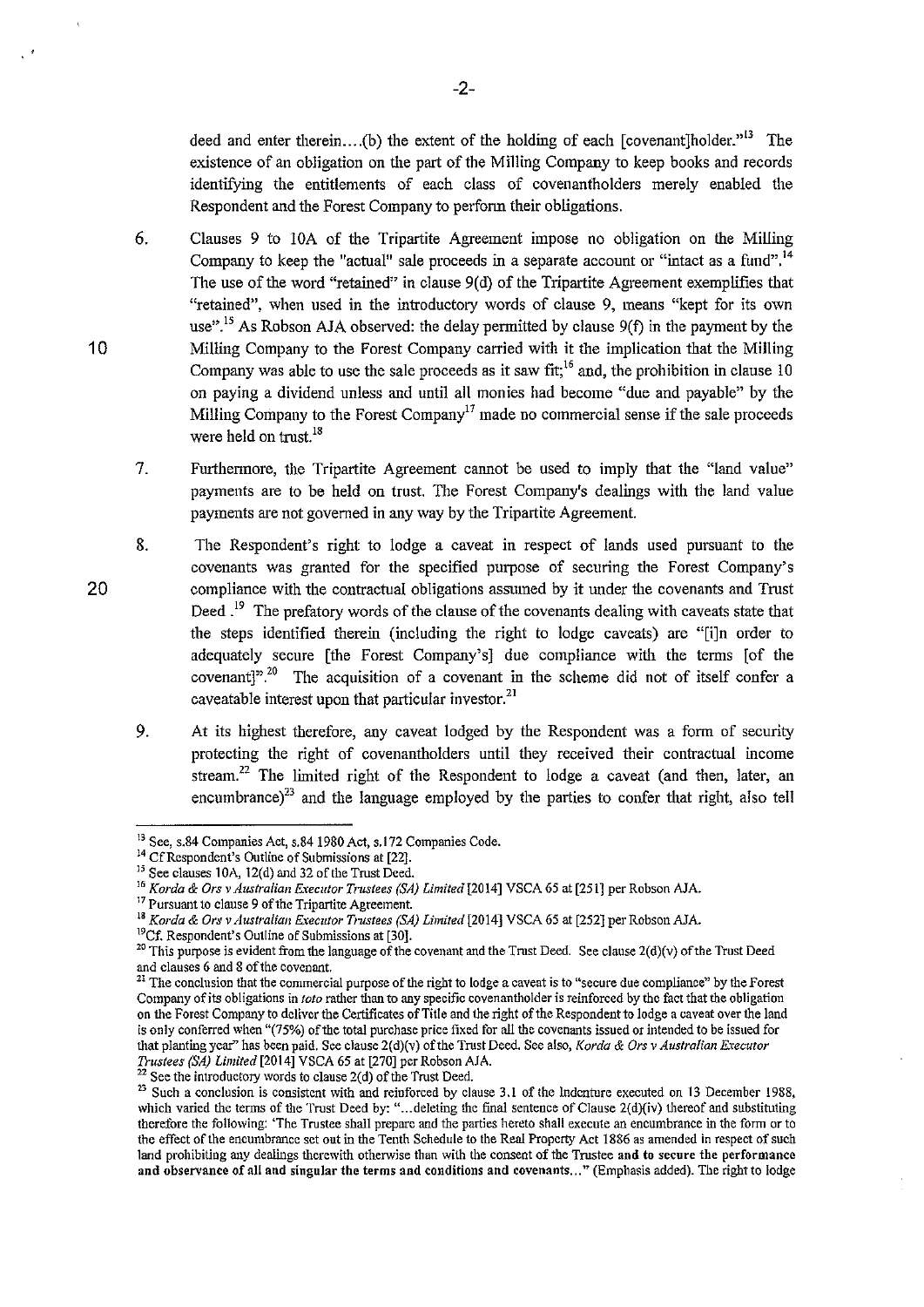against an imputed trust. The trustee held a security interest in the land and trees, but beneficial ownership remained with the Forest Company.<sup>24</sup>

- 10. The agreement of the Forest Company not to sell or encumber the plantation land is not "revelatory of an intention to create a trust",<sup>25</sup> but instead "suggest[s] that all the property rights in the plantation lands were vested in the Forest Company."<sup>26</sup>
- 11. Finally, clause 20B(a) of tbe Trust Deed does not assist tbe Respondent in establishing a broader or additional trust.<sup>27</sup> Clause 20B(a) was mandated by the statutory framework.<sup>28</sup>
	- B. The Statutory and Commercial Context
- 10 12. The Respondent appears to contend that the statutory framework "does not speak to" the "broader or additional trust" over assets in the hands of the Forest Company or Milling Company.<sup>29</sup> If that is the contention, it cannot be correct, unless the parties were in noncompliance with the statutory regime (which has not been suggested). Specifically, if the covenantholders have a proprietury interest in the land and trees and/or the proceeds thereof, it is an interest created by their entry into the covenant. That alleged interest is a defined "interest" under a defined "investment contract" for the purposes of the statutory framework.<sup>30</sup> Accordingly, the statutory framework mandated the existence of an approved deed "*in relation to the interest*".<sup>31</sup> That "approved deed" must provide "full particulars of the trust".<sup>32</sup> If the "broader trust" contended for existed, the parties would be in breach of the statutory regime.
- 20 13. Section 80(1)(d) of the *Companies Act 1962* (SA) does not relevantly engage with the facts of the present case or operate in the manner asserted by the Respondent.<sup>33</sup>
	- (a) *First,* the effect of the Respondent's submission appears to be that any investment scheme which did not ensure that investment moneys were the subject of additional or broader trust protection at all stages during the life of the scheme, would be in breach of the applicable statutory regime. Such a contention extends well beyond the meaning of s.80(1)(d) of the *Companies Act*.
	- (b) *Secondly,* tbe contention tbat an additional trust existed over assets in the hands of the management company is uot supported by the statutory framework. Parliament enacted a comprehensive range of provisions to govern schemes of the type under

<sup>25</sup> Respondent's Outline of Submissions at [34] and footnote 52 thereto.<br><sup>26</sup> See *Korda & Ors v Australian Executor Trustees (SA) Limited* [2014] VSCA 65 at [269] per Robson AJA. Further, Robson AJA observed (also at [269]) that " [t]he agreement by the Forest Company not to sell or encumber the **plantation land (enforced by removing the certificates of title from the exclusive possession of the Forest Company) suggests that, but for those promises, the Forest Company was free to encumber or sell the plantation land as it saw fit".** *<sup>21</sup>***Cf: Respondent's Outline of Submissions at [33].** 

-3-

**an encumbrance in the form set out in the tenth schedule to the** *Real Property Act 1886* **(SA) (Act) was created by section 128 of that Act, which relevantly provided that: "[w]henever any land is intended to be charged with, or made**  security for, the payment of an annuity, rent-charge, or sum of money, in favour of any person, the registered proprietor **shall execute an encumbrance in the fonn of the tenth schedule hereto." (Emphasis added)** 

<sup>24</sup>**This Court has pointed out the distinction between a trust and a security interest (such as a charge):** *Associated Alloys PtyLtdvACN 001 452 106 Pty Ltd* (2000) 202 CLR 588. See at [5], [6] and [51] per Gaudron, McHugh, Gununow and

<sup>&</sup>lt;sup>28</sup> Regulation 2(1)(d)(ii) Companies Regulations and 1980 Regulations; clause 4(d), Schedule 5 to the 1984 Regulations.<br><sup>29</sup> Respondent's Outline of Submissions at [53]-[54].

<sup>&</sup>lt;sup>20</sup> See s.76 Companies Act, s.76 1980 Act, s.164 Companies Code. <sup>31</sup> See s.83 Companies Act, s.83 1980 Act, s.17l Companies Code.

<sup>32</sup>**See Appellants' Outline of Submissions at [27] and footnote 44 thereto.** 33 Cf. Respondent's Outline of Submissions at [451·[50].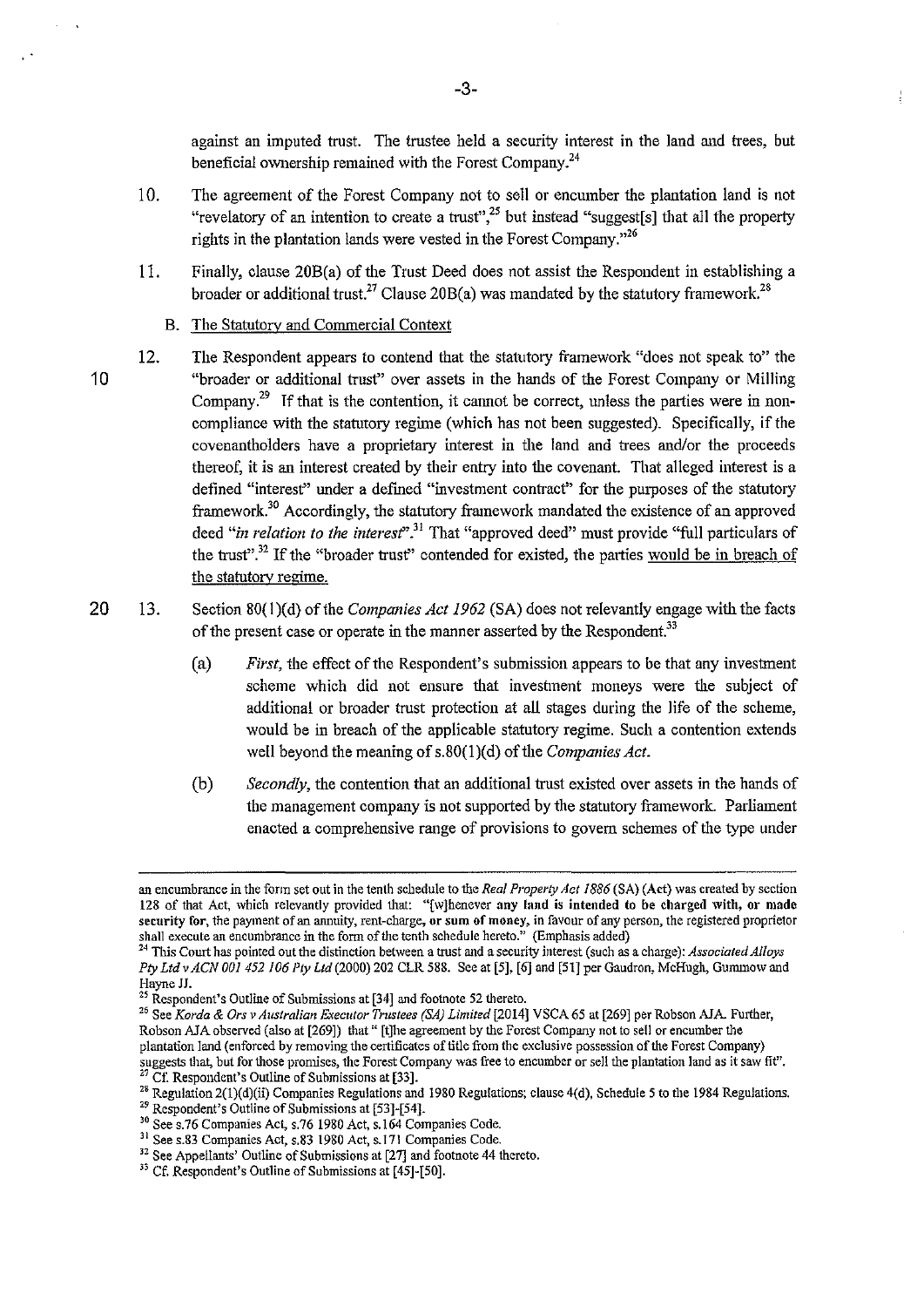consideration, $34$  and that detailed legislative framework did not provide for more than one trustee per scheme and made no provision for the management company being an additional trustee over assets in its hands.<sup>35</sup>

- (c) *Thirdly*, the Respondent's contention is that the "investment moneys...would be used to purchase assets that became part of the assets of the Forest Company and Milling Company".<sup>36</sup> However, that is not the structure of arrangements presently under consideration. As the covenant made clear, the land and the trees were acquired *prior* to the covenantholders' payment of the application monies. The covenant states that the "Company has planted with pine trees the areas of land hereunder".<sup>37</sup> A fortiori, it cannot be contended that in the absence of a trust over the timber and land value payments, the covenantholders' application monies would relevantly constitute an investment in either the Forest Company or Milling Company.<sup>38</sup>
- (d) *Fourthly, the prohibition in s.80(1)(d) of the <i>Companies Act* does not relate to *proceeds* but rather "monies available for investmenf'. Here, of course, the timber and land value payments are not "monies available for investment" but are the product of the investment scheme.<sup>39</sup>
- 14. The Respondent erroneously endeavours to rely upon a contention that the tax benefit that "would have been lost" by the imposition of the broader additional trust is not identified.<sup>40</sup> The potential lost tax benefit is clear. As Robson AJA held, "[i]f the land, timber and timber sale proceeds were held on trust ... the covenantholders ran a risk that any subsequent payment to them of the net timber proceeds may have been assessable under the *Income Tax Assessment Act 1936* and liable to income tax."<sup>41</sup> The existence of that risk strongly militates against the imputation of a broader or additional trust. In circumstances where the Prospectuses expressly advertised that the timber proceeds were not assessable and referred to the High Court decisions underpinning that view, $^{42}$  the objective circumstances suggest that the parties would not have actively taken steps to jeopardise the effectiveness of that tax treatment in return for an unarticulated desire to diminish "investment risk"<sup>43</sup>.
- 30 15. Relatedly, the assertion that "protection of the financial investment of covenantholders was of essential importance<sup>"44</sup> is undermined by the fact that the prospectuses had represented that distributions from earlier plantings had to date shown very high returns. 45 One might

<sup>36</sup> Respondent's Outline of Submissions at [48].<br><sup>37</sup> See clause 2 of the covenant at p.7 and p.10 of the 1984 Prospectus. Emphasis Added.<br><sup>37</sup> See clause 2 of the covenant at p.7 and p.10 of the 1984 Prospectus. Emphasi form part of the assets of that company .Cf. Respondent's Outline of Submissions at [46]. 40 **Respondent's Outline of Submissions at [80].** 

20

*<sup>34</sup>***See Annexure A and B to the Appellants' Primary Outline of Submission.** 

<sup>41</sup>*Korda* & *Ors v Australian Executor Trustees (SA) Limited* [2014] VSCA 65 at [260] per Robson AJA Emphasis Added.

 $^{42}$  1980 Prospectus at p.4, 1984 Prospectus at p.4, 1985 Prospectus at p.3, 1986 Prospectus at p.3, 1988 Prospectus at p.7. <sup>43</sup>**Respondent's Outline of Submissions at [80].** <sup>44</sup>**Respondent's Outline of Submissions at [72j.** 

<sup>&</sup>lt;sup>45</sup> A return of "10 to 20 times the original investment" in the case of the 1980 prospectus: 1980 Prospectus at p. 4. And, "more than 20 times the original investment" in the case of the 1984 Prospectus: 1984 Prospectus at p.4.